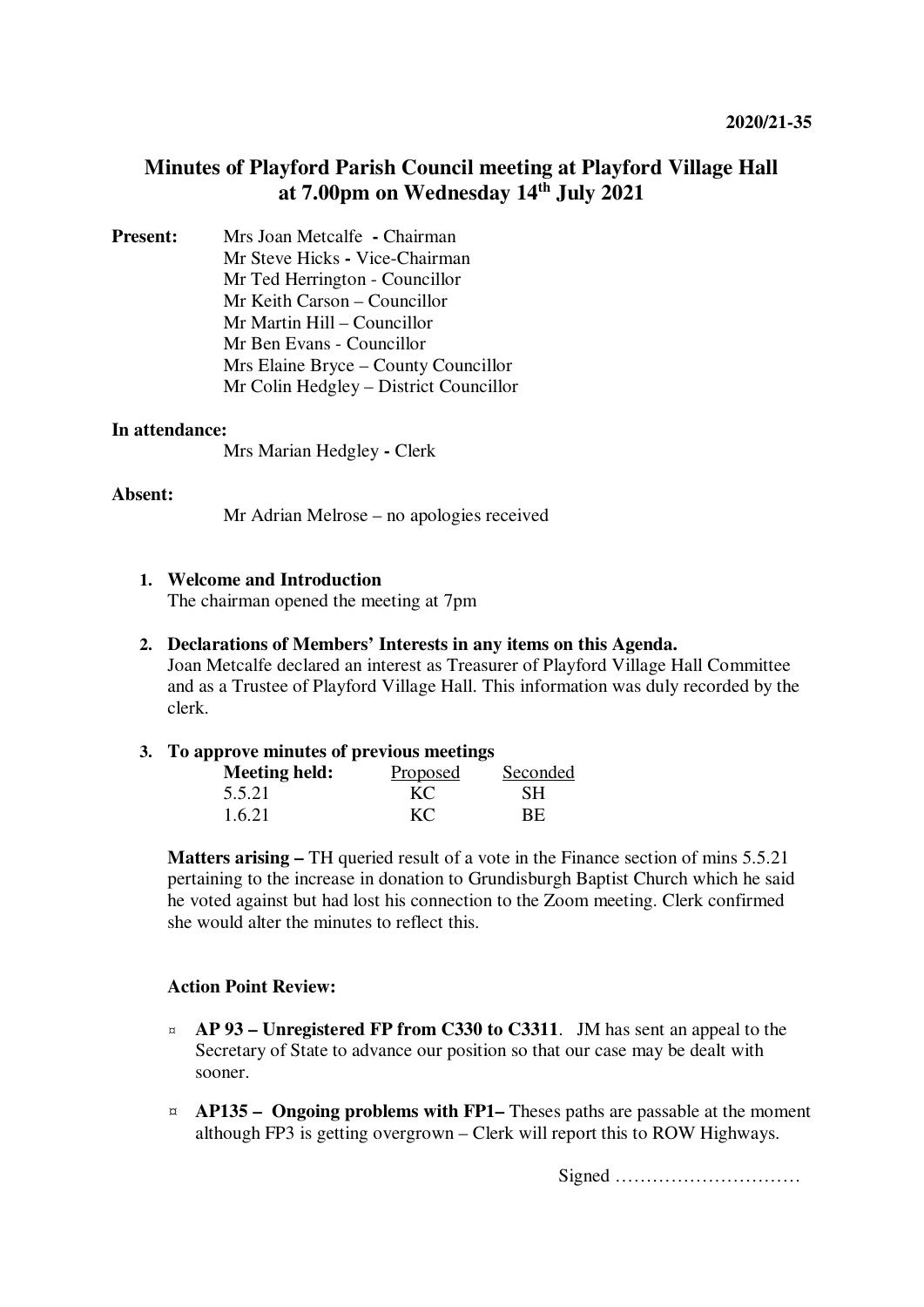- ¤ **AP144 Query to Highways size of vehicles using Church Lane.** Co Cllr Elaine Bryce has obtained an undertaking from Highways not to use Church Lane in future as a diversion route when Butts Road is closed to traffic.
- ¤ **AP147 Blocked culvert on LH side of entrance to Village Hall car park.** Sam Webber has kindly offered to drill out the clogged drainage holes in the drain cover and to clean out the enclosed area under the cover.
- ¤ **AP155- Drains on C324 blocked by silt and leaves again** Co Cllr Elaine Bryce has succeeded in getting a site visit from Highways' Assessment Officer. The drains will be cleared and jetted to the outfall within 20 working days and put on a higher cleansing schedule in future. Norse to be contacted and asked to clear the silt more regularly to ease this situation but it is compacted and difficult to shift. Dist Cllr Colin Hedgley to enquire of ESC whether this is feasible.
- ¤ **AP158 Fallen willow trees across R Fynn at bridge on Butts Road** –there is still a blockage with trees across the river – the Environment Agency who have stated they will clear the river, are yet to do so. MH to chase this.
- ¤ **AP160 Mud , debris etc on Church Lane washed down by heavy rainfall SC** Highways will deal with this in due course. This has still not been done – Clerk to chase progress.

For more details see Action Log appended at end of the Minutes.

# **4. County Councillor's report**:

Cllr Elaine Bryce sent in her report (appended at the end of these minutes) which was circulated prior to the meeting and further added that:

- Removal of silt on the C324 has been discussed during the site visit with Highways' Assessment officer and drain cleansing will be put on a higher cleansing routine in future.
- The overhanging vegetation in Spring Meadow is to be cut back soon.
- Elaine has been appointed to the Education and Children's Services Scrutiny Committee – there is a review of the school transport system at the moment.
- She has also been appointed to the Corporate Parent Board.
- Her other priorities are Highways and Rights of Way and promoting the vaccination programme, encouraging those who have not yet had their second jab, to do so.

The whole length of Butts Road needs to be assessed for repairs to the many linear potholes and these will need to be re-reported to Highways for attention –Elaine will have a look to get an idea of the extent and hopefully press for more action on these.

JM thanked Elaine for her report.

Signed ………………………………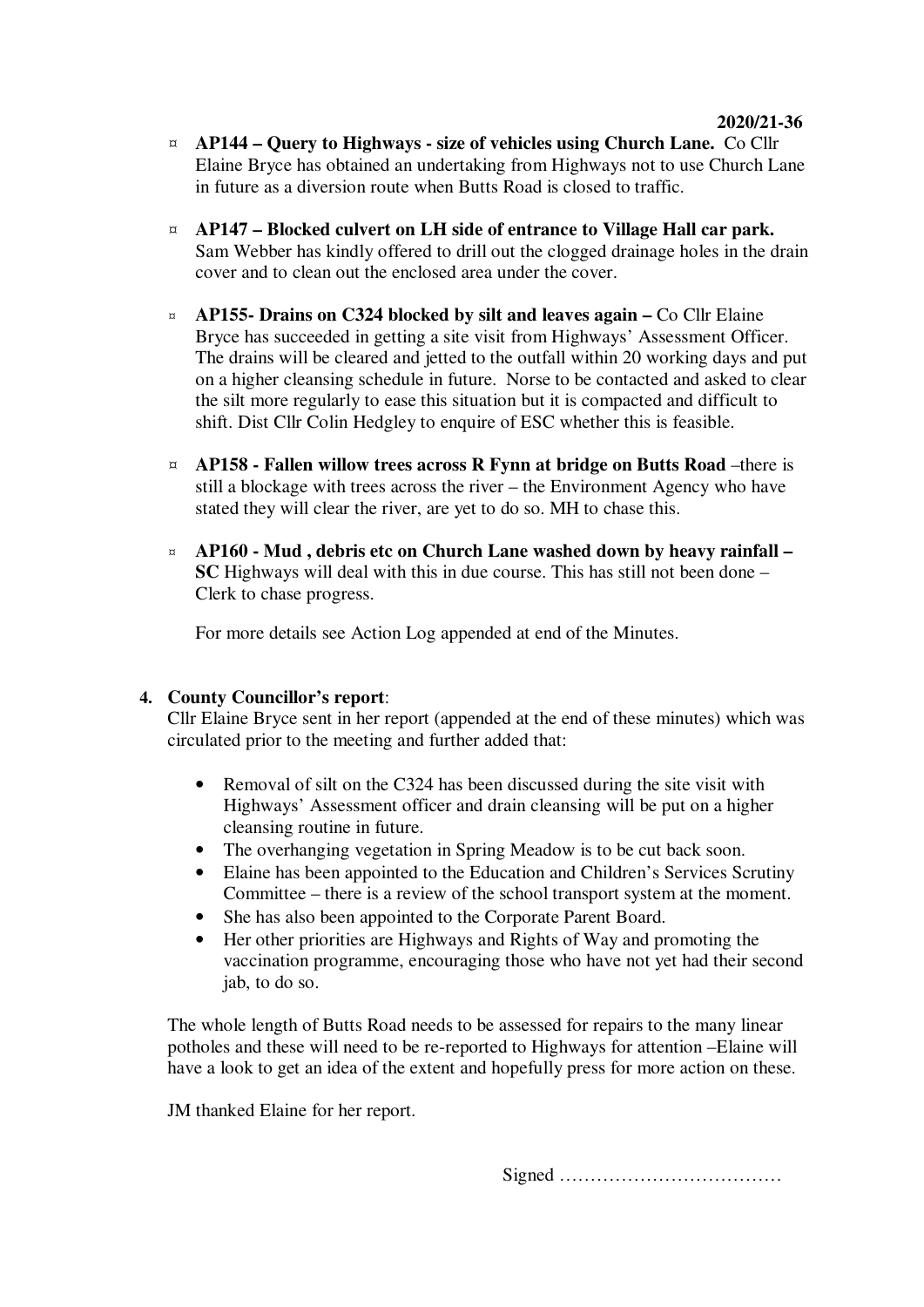# **5. District Councillor's report**

Colin Hedgley's report was circulated to councillors prior to the meeting and is appended at the end of these minutes where it and can be read in full.

Colin also stated that:

- Suffolk Road Safety Team is putting on free cycling sessions and will come to your home to teach children to ride safely
- Grants are presently available to parishes who want to enhance nature areas
- Kesgrave area is holding Health & Welfare sessions for the elderly with free tea, coffee and cakes available
- £348K was made available in government grants to allow 30 out of 34 rough sleepers to be taken off the streets for the duration of the pandemic and housed in a mini hotel – the other 4 refused help.
- There is District Council funding available for new projects please contact Colin for more details

JM thanked Colin for his report.

#### **6. Finance:-**

Reporting & authorisation of cheques/online payments:

| Already paid: |                |                           |                  |
|---------------|----------------|---------------------------|------------------|
| <b>Cheque</b> | Payable to     | <b>Reason for payment</b> | Amount           |
| no.           |                |                           |                  |
| Online        | R E Herrington | Padlock for SID clamp     | 11.44            |
| Online        | <b>SALC</b>    | Annual subs               | 145.56           |
| Online        | Fynn Lark News | <b>Annual Donation</b>    | 175.00           |
| Online        | CAS business   | Annual Insurance renewal  | 186.73           |
| Online        | M J Hedgley    | May salary                | agreed in budget |
| Online        | M J Hedgley    | June salary               | agreed in budget |
| 823           | <b>HMRC</b>    | Tax Q1                    | 293.80           |
| 824           | M J Hedgley    | Clerk's expenses          | 67.33            |

All of above payments were proposed by JM and seconded by SH

| Credits received: |                                                                |       |
|-------------------|----------------------------------------------------------------|-------|
|                   | Online Barclays Bank plc   Interest on Reserve account balance | 0.12p |

Retrospective vote on accepting the insurance renewal figure of £186.73. This was proposed by JM and seconded by KC.

| <b>Bank Balances:</b> |          |
|-----------------------|----------|
| Current a/c           | £6148.20 |
| Reserve account       | £8427.83 |

Signed …………………………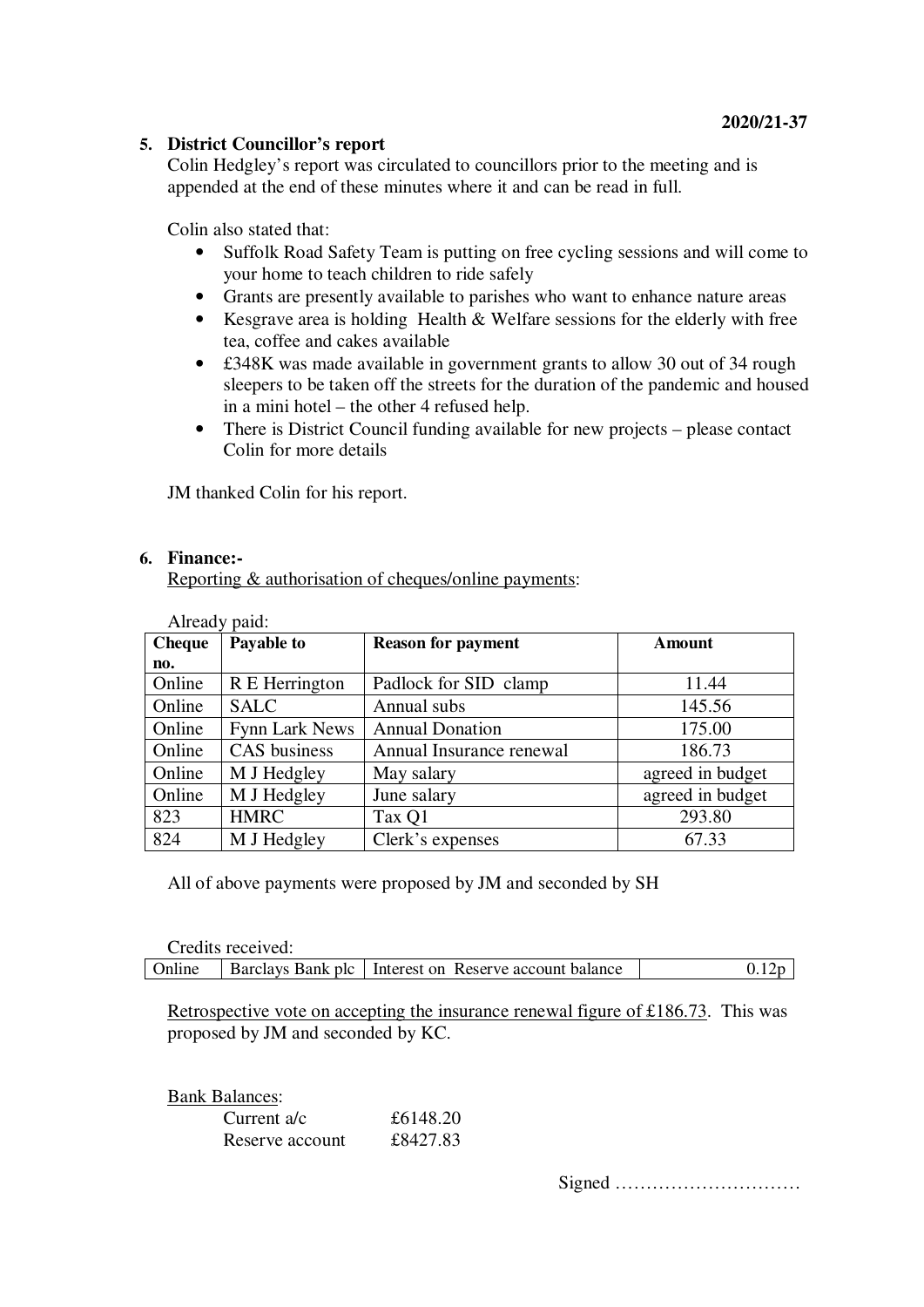#### Bank reconciliation:

SH confirmed the reconciliation from a copy of the Budget sheet with latest Bank statement.

Budget 2020-21 - the Chairman and Clerk confirmed the current budget was on track.

Review of Clerk's salary: The Clerk and the District & County Cllrs left the room for the discussion. It was proposed by JM that the clerk's salary should be upgraded to SCP-15 as from August 2021 and this was agreed 5:1 in favour.

# **7. Highways**

- Ongoing Maintenance of drain at entrance to Village Hall car park This has been covered in the Action Points review, para 3, AP-147.
- Footpath issues this is covered in Action Points review, AP135.
- **SIDS** equipment: The SIDs equipment has been transferred to Tuddenham parish having been located on the C324 for 4 weeks in May while poles were installed for use in other locations in Playford - it may be September before it is back in Playford but we now have 4 sites prepared and ready with brackets in place.
- Drainage and traffic issues on C324 Drainage issues are being dealt with and Elaine Bryce has contacted David Chenery re the traffic issues - we await further progress.

#### **8. Risk Assessment, Financial Risks and Safeguarding policy review**

Risk Assessment and Financial Risks were assessed in November 2020 so can be deferred until November 2021. Safeguarding policy was circulated to all and it was confirmed by all that no changes were deemed necessary. This can be re-dated and submitted to the website.

# **9. Neighbourhood Plan - update**

KC recapped on the situation with Planning Direct who has threatened to withdraw their services. The lead contact for the AECOM funding via Locality has had to be changed from consultant Andrew Cann to someone from Playford PC or the NP Steering Group – KC is dealing with this but there was some confusion over a missed email. John Wilkinson from Locality has stated that we can resubmit the application to them for more funding but we must appoint a new consultant first.

Andrea McMillan at ESC is happy to have a Teams meeting with KC to suggest a way forward – KC will liaise over the date of this meeting and advise councillors. It is to be hoped that she may be able to suggest other possible N/Plan consultants.

The Clerk will find out whether Ardleigh PC is using Planning Direct's services and what their experience might have been, to compare.

JM will write to Planning Direct with a view to meeting with them to achieve a handover of the work completed so far on Playford's behalf but we must be cautious over whether this constitutes a breach of contract.

Signed …………………………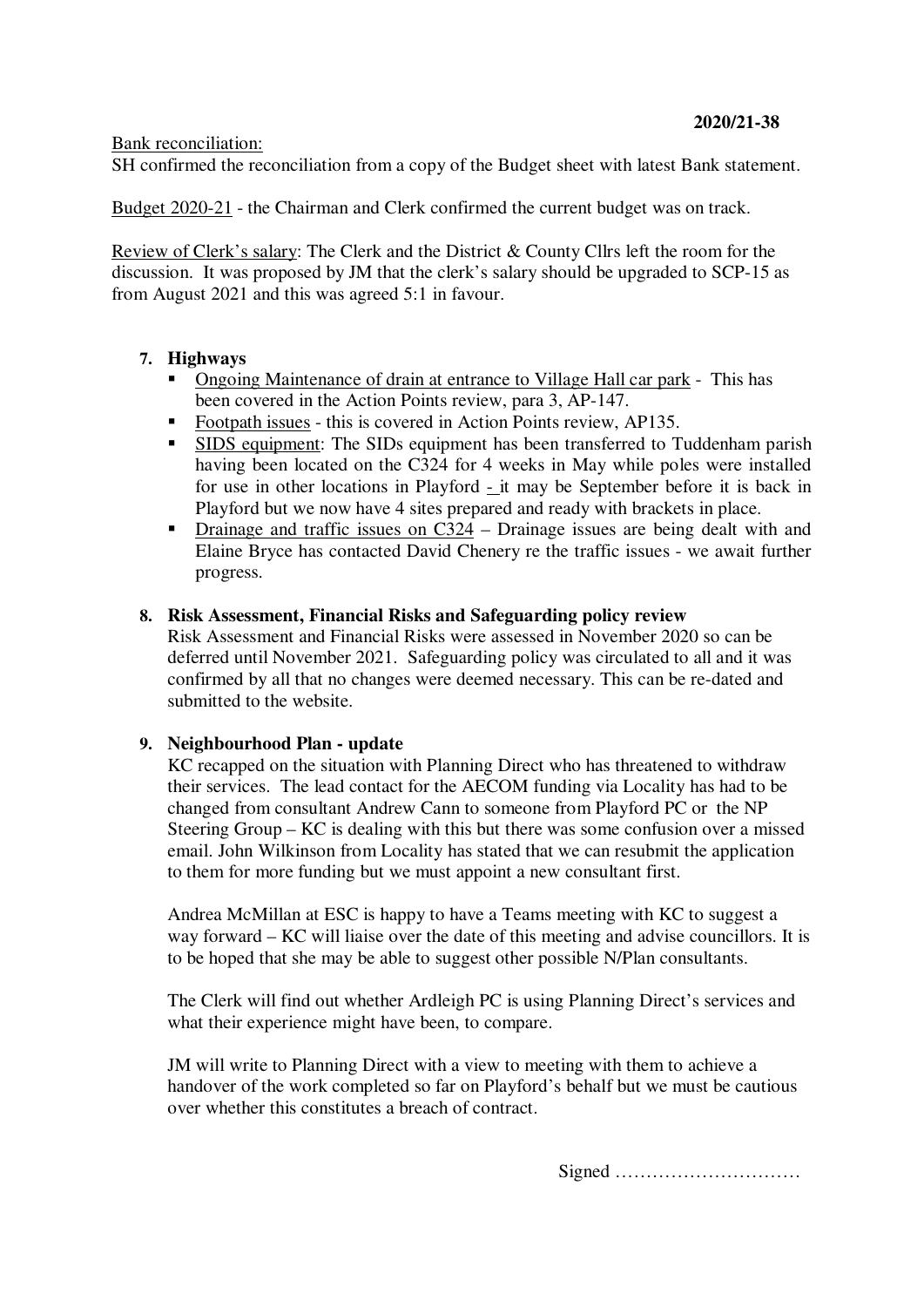# **2020/21-39**

TH proposed a motion that KC had worked extremely hard against all odds and kept pushing forward with the N/Plan – this was endorsed by all present.

# **10. Planning Issues**

The following application was discussed: **DC/21/3084/FUL** - Proposed detached garage and store (existing to be removed). Address: 2 Hill Farm Road, IP6 9DU.

The applicant was not present despite being invited and there were scant details provided with the plans. The general opinion was that the proposed garage would be too big in relation to the size of the house.

Exact details over the roof material could not be fully ascertained because of lack of information but there were concerns that this might resemble a tin roof and the mock black weatherboarding to the sides, together with the seemingly complete lack of windows did not seem to be in keeping with surroundings.

It was unanimously decided by the councillors not to support this application as there were too few details to form a reliable opinion. Clerk to convey this to ESC planners.

Stables at Archway Piggeries: No further issues reported

# Other issues:

Application **DC/21/3265/FUL** (Cart lodge with office space over at 2 Hill Farm Cottages, Hill Farm Road, IP6 9DT) was received too late to be included in this meeting but a provisional date of  $28<sup>th</sup>$  July was set aside to discuss this.

**11. Correspondence –** received up to  $14<sup>th</sup>$  July 2021

|                             | Date    | <b>From</b>                  | <b>Subject</b>                          | Ref               |
|-----------------------------|---------|------------------------------|-----------------------------------------|-------------------|
|                             | 3.6.21  | <b>East Suffolk</b>          | Kesgrave, Rushmere, Carlford & Fynn     | Andy Jolliffe     |
|                             |         | Community                    | Valley Community P'tnrship Update &     |                   |
|                             |         | Partnerships                 | Impact map 2020-21                      |                   |
| $\mathcal{D}_{\mathcal{L}}$ | 3.6.21  | Sizewell C                   | Planning Inspectorate Ref.EN010012      | Carly Vince Chief |
|                             |         | Project                      | Notice of proposed changes consultation | Planning Officer  |
| $\mathcal{R}$               | 21.7.21 | <b>East Suffolk</b>          | Adoption of Historic Environment SPD:   | Ian Johns Planner |
|                             |         | Co.                          | This was adopted at meeting on 1.6.21   | (Policy $&$       |
|                             |         |                              |                                         | Delivery)         |
|                             | 14.7.21 | Steve Gallant,<br>leader ESC | Promoting UK City of Culture award      |                   |

Signed ……………………